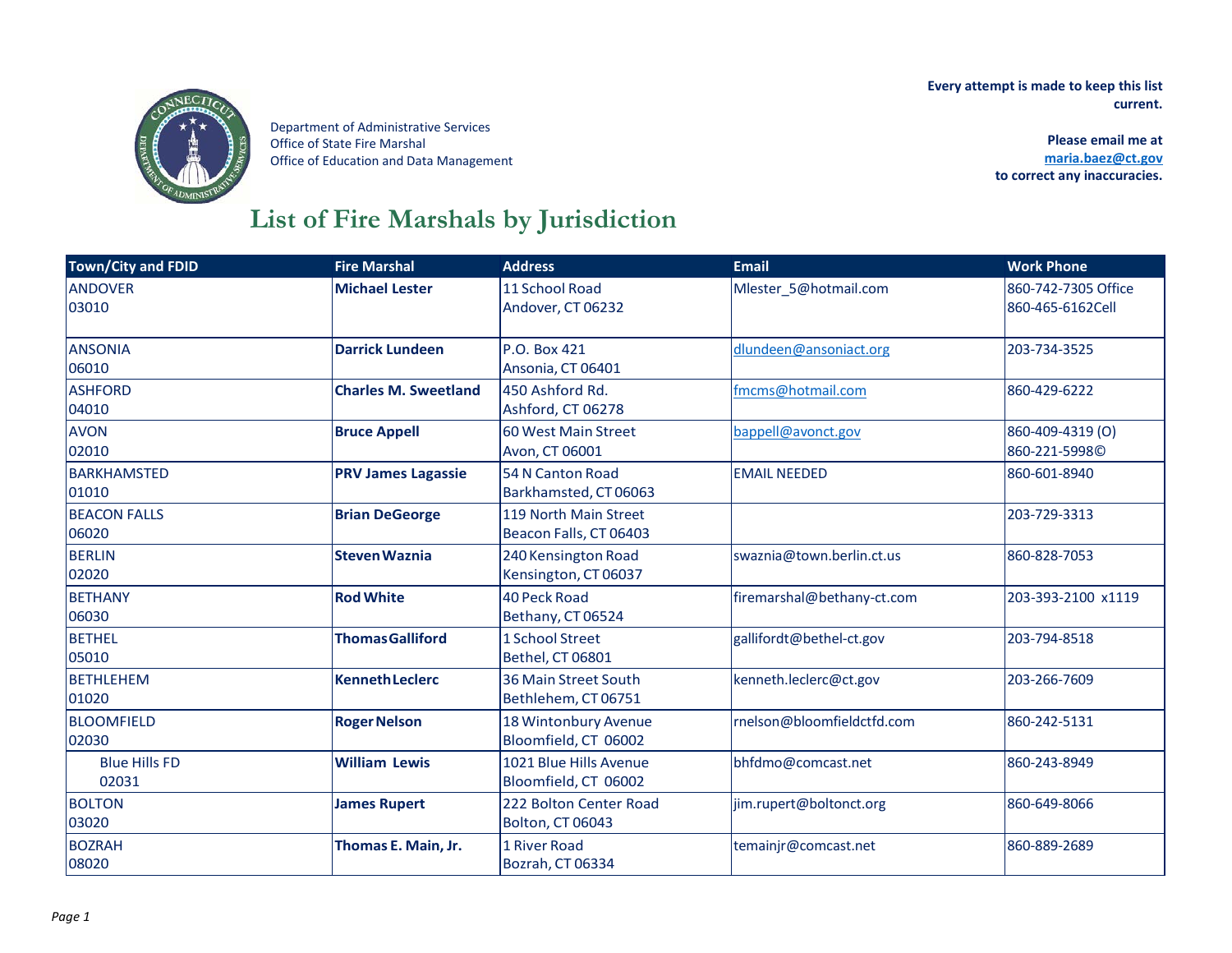| Town/City and FDID          | <b>Fire Marshal</b>           | <b>Address</b>                                                    | <b>Email</b>                                        | <b>Work Phone</b>                   |
|-----------------------------|-------------------------------|-------------------------------------------------------------------|-----------------------------------------------------|-------------------------------------|
| <b>BRANFORD</b>             | <b>PRV Thomas F.</b>          | 45 North Main Street                                              | tmahoney@branfordfire.com                           | 203-488-7266                        |
| 06040                       | Mahoney Jr.                   | Branford, CT 06405                                                |                                                     |                                     |
| <b>BRIDGEPORT</b><br>05020  | <b>Alberto Hernandez</b>      | 45 Lyon Terrace, Rm. 211<br>Bridgeport, CT 06604                  | bridgeport.fire@bridgeportct.gov                    | 203-576-7823                        |
| <b>BRIDGEWATER</b><br>01030 | <b>Wayne Gravius</b>          | 100 Main Street South<br>Bridgewater, CT 06752                    | wgravius@brookfieldct.gov                           | 860-775-8614                        |
| <b>BRISTOL</b><br>02040     | <b>Kristopher Lambert</b>     | 181 North Main Street<br>Bristol, CT 06010                        | kristopherlambert@bristolct.gov                     | 860-584-7964 Ext. 8102              |
| <b>BROOKFIELD</b><br>05030  | <b>Jason DeSousa</b>          | 100 Pocono Road<br>Brookfield, CT 06804                           | jdesousa@brookfieldct.gov                           | 203-775-7306                        |
| <b>BROOKLYN</b><br>04050    | Douglas Kramer, Sr.           | 69 South Main Street<br>Suite <sub>22</sub><br>Brooklyn, CT 06234 | kramer190@hotmail.com                               | 860-779-0472                        |
| <b>BURLINGTON</b><br>02060  | <b>Timothy J. Tharau</b>      | 200 Spielman Highway<br>Burlington, CT 06013                      | tharau.t@burlingtonct.us                            | 860-673-6789 Ext. 250               |
| <b>CANAAN</b><br>01040      | <b>Stanley MacMillan</b>      | P.O. Box 385<br>Sharon, CT 06069                                  | stanley.macmillan@snet.net                          | 860-364-0909                        |
| <b>CANTERBURY</b><br>04020  | <b>Paul Yellen</b>            | 8 Community Avenue<br>Plainfield, CT 06374                        | pyellen@plainfieldct.org                            | 860-230-3013                        |
| <b>CANTON</b><br>02070      | <b>Timothy J. Tharau</b>      | 4 Market Street<br>P.O. Box 168<br>Collinsville, CT 06022         | ttharau@townofcantonct.org                          | 860-693-7857                        |
| <b>Chaplin VFD</b><br>04030 | <b>Bud Meyers</b>             | 106 Phoenixville Road<br>P.O. Box 16<br>Chaplin, CT 06235         | firechief12@sbcglobal.net                           | 860-450-6089                        |
| <b>CHESHIRE</b><br>06050    | <b>PRV Michael Kozlowski</b>  | 250 Maple Avenue<br>Cheshire, CT 06410                            | mkozlowski@cheshirect.org                           | 203-272-1828 Ext. 3314              |
| <b>CHESTER</b><br>07010     | <b>Richard Leighton</b>       | 203 Middlesex Avenue<br>Chester, CT 06412                         | firemarshal@chesterct.org                           | 860-526-0013 Ext. 212               |
| <b>CLINTON</b><br>07020     | <b>Jeffrey A. Heser</b>       | 54 East Main Street<br>Clinton, CT 06413                          | jheser@clintonct.org                                | 860-669-1094                        |
| <b>COLCHESTER</b><br>08060  | <b>SeanShoemaker</b>          | 52 Old Hartford Road<br>Colchester, CT 06415                      | firemarshal@colchesterct.gov                        | 860-537-7614                        |
| <b>COLEBROOK</b><br>01050   | <b>MarcMelanson</b>           | 562 Colebrook Road<br>P.O. Box 5<br>Colebrook, CT 06021-1010      | svfc38@comcast.net                                  | 860-379-3359 Ext. 201               |
| <b>COLUMBIA</b><br>03030    | <b>Michael Lester</b>         | 323 Rte. 87<br>Columbia, CT 06237                                 | mlester 5@hotmail.com<br>FireMarshal@columbiact.org | 860-228-0440 Office<br>860-465-6162 |
| <b>CORNWALL</b><br>01060    | <b>Stanley MacMillan, Jr.</b> | P.O. Box 385<br>Sharon, CT 06069                                  | stanley.macmillan@snet.net                          | 860-364-0909                        |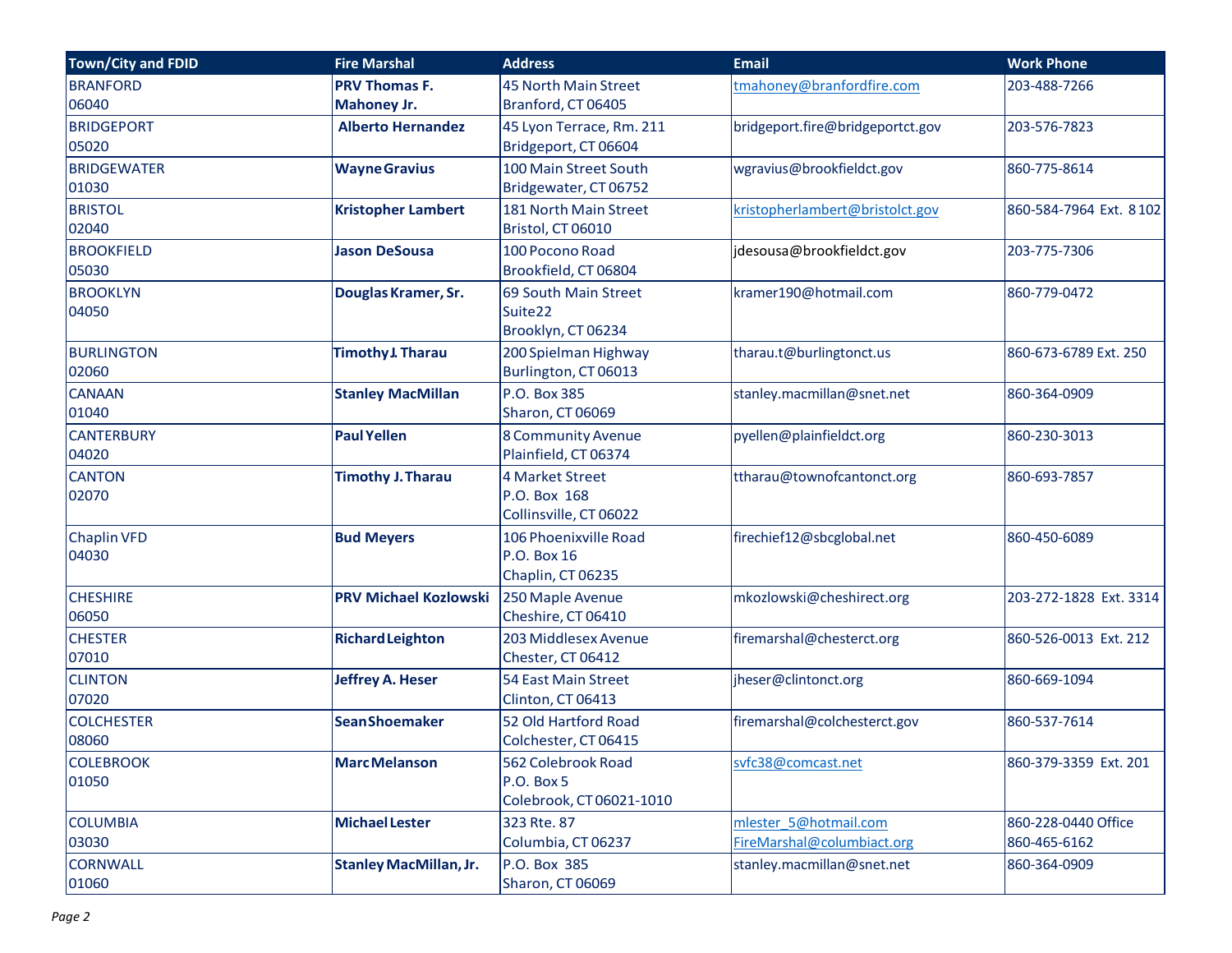| <b>Town/City and FDID</b>               | <b>Fire Marshal</b>          | <b>Address</b>                  | <b>Email</b>                  | <b>Work Phone</b> |
|-----------------------------------------|------------------------------|---------------------------------|-------------------------------|-------------------|
| <b>COVENTRY</b>                         | <b>Bud Meyers</b>            | 1712 Main Street                |                               | 860-742-4064      |
| 03040                                   |                              | Coventry, CT 06238              |                               |                   |
| <b>CROMWELL</b>                         | <b>Interim Harold Holmes</b> | 1 West Street                   | hholmes@cromwellfd.com        | 860-635-3188 (O)  |
| 07030                                   |                              | Cromwell, CT 06810              |                               |                   |
| <b>DANBURY</b>                          | <b>Terence Timan</b>         | 155 Deer Hill Avenue            | t.timan@danbury-ct.gov        | 203-796-1541      |
| 05040                                   |                              | Danbury, CT 06810               |                               |                   |
| <b>DARIEN</b>                           | <b>Robert Buch</b>           | 2 Renshaw Road                  | bbuch@darienct.gov            | 203-656-7345      |
| 05050                                   |                              | Darien, CT 06820                |                               |                   |
| <b>DEEP RIVER</b>                       | <b>Adam G. Kerop</b>         | 174 Main Street                 | firemarshal@deepriverct.us    | 860-526-6020      |
| 07040                                   |                              | Deep River, CT 06437            |                               |                   |
| <b>DERBY</b>                            | <b>Philip Hawks</b>          | 1 Elizabeth Street              | derbyfm@derbyct.gov           | 203-736-6976      |
| 06070                                   |                              | Derby, CT 06418                 |                               |                   |
| <b>DURHAM</b>                           | <b>William Witecki</b>       | 30 Town House Rd                | bwitecki@townofdurhamct.org   | 860-343-6703      |
| 07050                                   |                              | Durham, CT 06422                |                               |                   |
| <b>EASTFORD</b>                         | <b>Richard Whitehouse</b>    | 450 Ashford Center Road         |                               | 860-429-6222      |
| 04060                                   |                              | Ashford, CT 06278               |                               |                   |
| <b>EAST GRANBY</b>                      | <b>Kenneth Beliveau</b>      | 9 Center Street                 | kennethb@egtownhall.com       | 860-653-3444      |
| 02080                                   |                              | P.O. Box 1858                   |                               |                   |
|                                         |                              | East Granby, CT 06026           |                               |                   |
| <b>EAST HADDAM</b>                      | <b>Don Angersola</b>         | <b>7 Main Street</b>            | admin@easthaddam.org          | 860-873-5004      |
| 07060                                   |                              | P.O. BOX-K                      |                               |                   |
|                                         |                              | East Haddam, CT 06423           |                               |                   |
| <b>EAST HAMPTON</b>                     | <b>Richard Klotzbier</b>     | 20 East High Street             | firemarshal@easthamptonct.gov | 860-267-0088      |
| 07070                                   |                              | East Hampton, CT 06424          |                               |                   |
| <b>EAST HARTFORD</b>                    | <b>Justin Wagner</b>         | 31 School Street                | jwagner@easthartfordct.gov    | 860-291-7405      |
| 02090                                   |                              | East Hartford, CT 06108         |                               |                   |
| <b>EAST HAVEN</b>                       | <b>Charles Miller</b>        | 200 Main Street                 | cmiller@easthavenfire.com     | 203-468-3221      |
| 06080                                   |                              | East Haven, CT 06512            |                               |                   |
| <b>EAST LYME</b>                        | <b>Raymond Hart</b>          | P.O. Box 519                    |                               | 860-739-2420      |
| 08130                                   |                              | Niantic, CT 06357               |                               |                   |
| <b>EAST WINDSOR/Broad Brook VFD</b>     | <b>Richard Austin</b>        | 125 Main Street                 | whpfmo@gmail.com              | 860-990-1011      |
| 02050                                   |                              | Broad Brook, CT 06016           |                               |                   |
| <b>EAST WINDSOR/Warehouse Point VFD</b> | <b>Richard Austin</b>        | P.O. Box 738 - 89 Bridge Street | whpfmo@gmail.com              | 860-990-3846      |
| 02051                                   |                              | East Windsor, CT 06088          |                               |                   |
| <b>EASTON</b>                           | <b>Peter Neary</b>           | <b>One Center Road</b>          | pneary6238@aol.com            | 203-268-2833      |
| 05060                                   |                              | Easton, CT 06612                |                               |                   |
| <b>ELLINGTON</b>                        | <b>James J. York</b>         | 57 Main Street                  | firemarshal@ellington-ct.gov  | 860-870-3126      |
| 03050                                   |                              | P.O. Box 187                    |                               |                   |
|                                         |                              | Ellington, CT 06029             |                               |                   |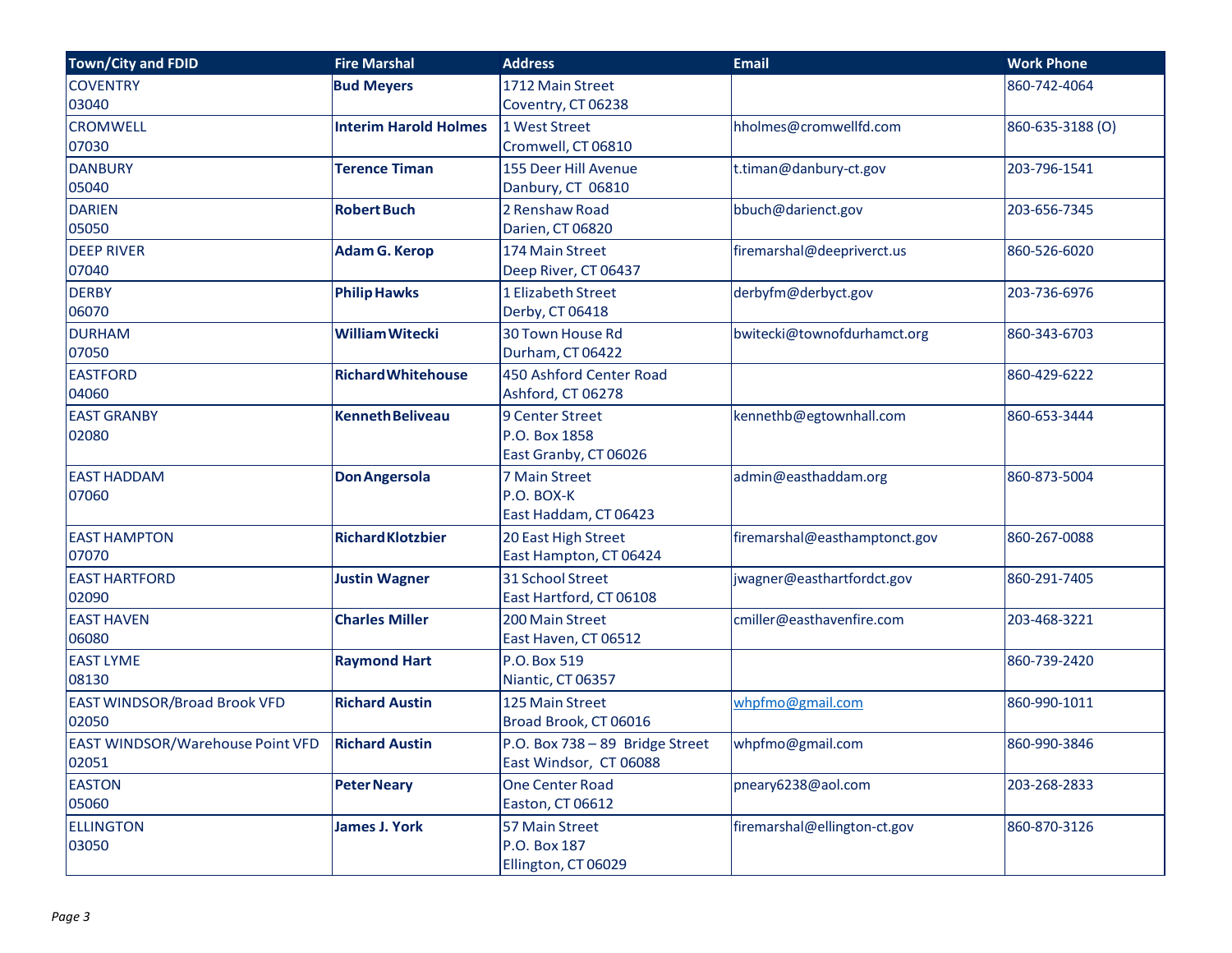| Town/City and FDID                            | <b>Fire Marshal</b>           | <b>Address</b>                                                | <b>Email</b>                  | <b>Work Phone</b>     |
|-----------------------------------------------|-------------------------------|---------------------------------------------------------------|-------------------------------|-----------------------|
| Crystal Lake FD<br>03051                      | <b>James J. York</b>          | 57 Main Street<br>P.O. Box 187<br>Ellington, CT 06029         | firemarshal@ellington-ct.gov  | 860-870-3126          |
| <b>ENFIELD</b><br>02110                       | <b>Edward Richards</b>        | Fire Department #1<br>200 Phoenix Avenue<br>Enfield, CT 06082 | erichards@enfield.org         | 860-745-1878          |
| <b>Hazardville FD</b><br>02112                | <b>Jack Flanagan</b>          | 385 Hazard Avenue<br>Enfield, CT 06082                        | jflanagan@HazardvilleFire.org | 860-749-8344          |
| North Thompsonville FD#10<br>02113            | <b>EarlProvencher</b>         | 439 Enfield Street<br>Enfield, CT 06082                       | firechief@ntfd.net            | 860-745-2946          |
| <b>Shaker Pines FD</b><br>02114               | <b>James Nolan</b>            | 37 Bacon Road<br>Enfield, CT 06082                            | jnolan@spfd.net               | 860-749-8552          |
| Thompsonville FD#2<br>02115                   | <b>Paul Censki</b>            | 35 North Main Street<br>Enfield, CT 06082-3337                | pcenski@enfield.org           | 860-745-3365          |
| <b>ESSEX</b><br>07080                         | <b>John A. Planas</b>         | 29 West Avenue<br><b>Essex, CT 06426</b>                      | jplanas@essexct.gov           | 860-767-4340 ext. 146 |
| <b>FAIRFIELD</b><br>05070                     | <b>Philip Higgins</b>         | 140 Reef Road<br>Fairfield, CT 06430                          | phiggins@fairfieldct.org      | 203-254-4720          |
| <b>FARMINGTON</b><br>02120                    | <b>Michael Gulino</b>         | 1 Monteith Drive<br>Farmington, CT 06032                      | gulinom@farmington-ct.org     | 860-675-2321          |
| <b>FRANKLIN</b><br>08030                      | <b>William Eyberse</b>        | 7 Meetinghouse Hill Road<br>Franklin, CT 06254                | signal54tr@gmail.com          | 860-705-1116          |
| <b>GLASTONBURY</b><br>02130                   | <b>ChristopherSiwy</b>        | 2155 Main Street<br>P.O. Box 6523<br>Glastonbury, CT 06033    | chris.siwy@glastonbury-ct.gov | 860-652-7529          |
| <b>GOSHEN</b><br>01070                        | <b>Robert Diorio</b>          | 78 Meadowview Drive<br>Torrington, CT 06790                   | Robertsevfd10@yahoo.com       | 860-601-8940          |
| <b>GRANBY</b><br>02150                        | <b>Brian Long</b>             | 15 N. Granby Road<br>Granby, CT 06035                         | marshal@granby-ct.gov         | 860-844-5321          |
| <b>GREENWICH</b><br>05090                     | <b>Christopher J. Pratico</b> | 15 Havemeyer Place<br>Greenwich, CT 06830                     | cpratico@greenwichct.org      | 203-622-3976          |
| <b>GRISWOLD</b><br>08040                      | <b>Fred Marzec Jr.</b>        | 28 Main Street<br>Jewett City, CT 06351                       | fred@fredmarzec.com           | 860-376-7060          |
| <b>GROTON</b><br>08050<br>**Center Groton VFD | <b>Richard Branche</b>        | 163 Candlewood Road<br>Groton, CT 06340                       | cgfdfmbranche@aol.com         | 860-445-5775          |
| City of Groton FD<br>08051                    | <b>Robert Tompkin</b>         | 140 Broad Street<br>Groton, CT 06340                          | tompkinsr@cityofgroton-ct.gov | 860-446-4106          |
| <b>Groton Long Point</b><br>08052             | <b>Charles Chaffee</b>        | 3 Atlantic Avenue<br>Groton, CT 06340                         | fire15747@aol.com             | 860-625-8122          |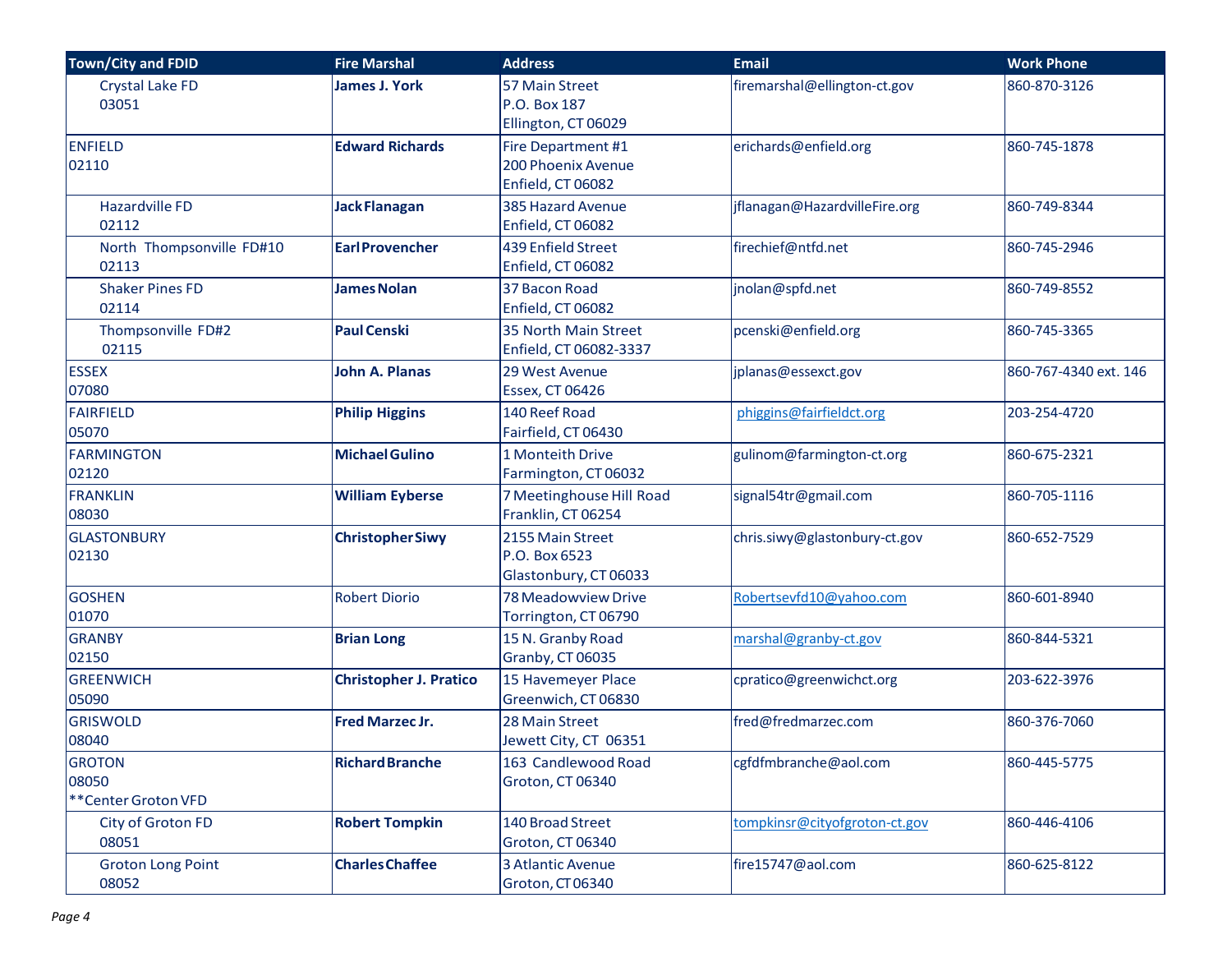| <b>Town/City and FDID</b> | <b>Fire Marshal</b>                          | <b>Address</b>               | <b>Email</b>                     | <b>Work Phone</b>    |
|---------------------------|----------------------------------------------|------------------------------|----------------------------------|----------------------|
| <b>Mystic FD</b>          | <b>Frank Hilbert</b>                         | 34 Broadway                  | frank.hilbert@mfd-ct.org         | 860-572-7567         |
| 08053                     |                                              | Mystic, CT 06355             |                                  |                      |
| <b>Noank FD</b>           | <b>Charles Chaffee</b>                       | 10 Ward Avenue               | fire15747@aol.com                | 860-625-8122         |
| 08054                     |                                              | Noank, CT 06340              |                                  |                      |
| Old Mystic FD             | Kenneth Richards, Jr.                        | 295 Cow Hill Road            | chief@omfd.org                   | 860-536-2220         |
| 08192                     |                                              | Mystic, CT 06355             |                                  |                      |
| Poquonnock Bridge         | <b>Michael Bednarz</b>                       | 373 Long Hill Road           | mbednarz@pbfd.net                | 860-448-1384         |
| 08056                     |                                              | Groton, CT 06340-4722        |                                  |                      |
| <b>GUILFORD</b>           | Charles E. Herrschaft, Jr. 390 Church Street |                              | gfd10@snet.net                   | 203-453-8058         |
| 06090                     |                                              | Guilford, CT 06437           |                                  |                      |
| <b>HADDAM</b>             | <b>Christopher Gamache</b>                   | <b>30 Field Park Drive</b>   | firemarshal@haddam.org           | 860-345-8531 x220    |
| 07090                     |                                              | Haddam, CT 06438             |                                  |                      |
| <b>HAMDEN</b>             | <b>Brian Dolan</b>                           | 2372 Whitney Avenue          | bdolan@hamden.com                | 203-407-3180         |
| 06100                     |                                              | Hamden, CT 06518             |                                  |                      |
| <b>HAMPTON</b>            | <b>Noel Waite</b>                            | 190 West Old Route 6         | firechief12@sbcglobal.net        | 860-450-6089         |
| 04070                     |                                              | Hampton, CT 06247            |                                  |                      |
| <b>HARTFORD</b>           | <b>Ewan Sheriff</b>                          | 253 High Street              | shere001@hartford.gov            | 860-757-4530         |
| 02140                     |                                              | Hartford, CT 06103           |                                  |                      |
| <b>HARTLAND</b>           | Peter Sevetz, Jr.                            | 22 South Road East           | hartlandfmo@cox.net              | 860-653-6800         |
| 02100                     |                                              | Hartland, CT 06027           |                                  |                      |
| <b>HARWINTON</b>          | <b>Terrence Ferrarotti</b>                   | 78 Meadowview Drive          | Firemarshal@harwinton.us         | 860-495-9051 X1128   |
| 01080                     |                                              | Torrington, CT 06790         |                                  |                      |
| <b>HEBRON CO#1</b>        | <b>Randy Blais</b>                           | 44 Main Street               | rblais@hebronct.com              | 860-228-3022 ext> 29 |
| 03060                     |                                              | Hebron, CT 06248             |                                  |                      |
| <b>KENT</b>               | <b>Stanley MacMillan, Jr.</b>                | P.O. Box 385                 | stanley.macmillan@snet.net       | 860-364-0909         |
| 01090                     |                                              | Sharon, CT 06069             |                                  |                      |
| KILLINGLY                 | <b>Randy Burchard</b>                        | 172 Main Street              | car365@ct.metrocast.net          | 860-779-5318         |
| 04040                     |                                              | Danielson, CT 06239          |                                  |                      |
| KILLINGWORTH              | <b>Dennis A. Campbell</b>                    | 333 Route 81                 | Email need to be updated         | 860-391-5603         |
| 07100                     |                                              | Killingworth, CT 06419       |                                  |                      |
| <b>LEBANON</b>            | <b>Scott Schuett</b>                         | P.O. Box 184                 | fm106@charter.net                | 860-642-7143         |
| 08070                     |                                              | Lebanon, CT 06249            |                                  |                      |
| LEDYARD                   | James Mann, Jr.                              | 11 Fairway Drive             | fire.marshal@ledyardct.org       | 860-464-6858         |
| 08080                     |                                              | Ledyard, CT 06339-1511       |                                  |                      |
| <b>LISBON</b>             | <b>Richard A. Hamel</b>                      | 1 Newent Road                | rhamel@lisbonct.com              | 860-234-3173         |
| 08090                     |                                              | Lisbon, CT 06351             |                                  |                      |
| <b>LITCHFIELD</b>         | <b>Samuel Kinkade PRV</b>                    | <b>Bantam Annex</b>          | firemarshal@townoflitchfield.org | 860-567-7568         |
| 01110                     |                                              | 80 Doyle Road<br>P.O. Box 12 |                                  |                      |
|                           |                                              | Bantam, CT 06750             |                                  |                      |
|                           |                                              |                              |                                  |                      |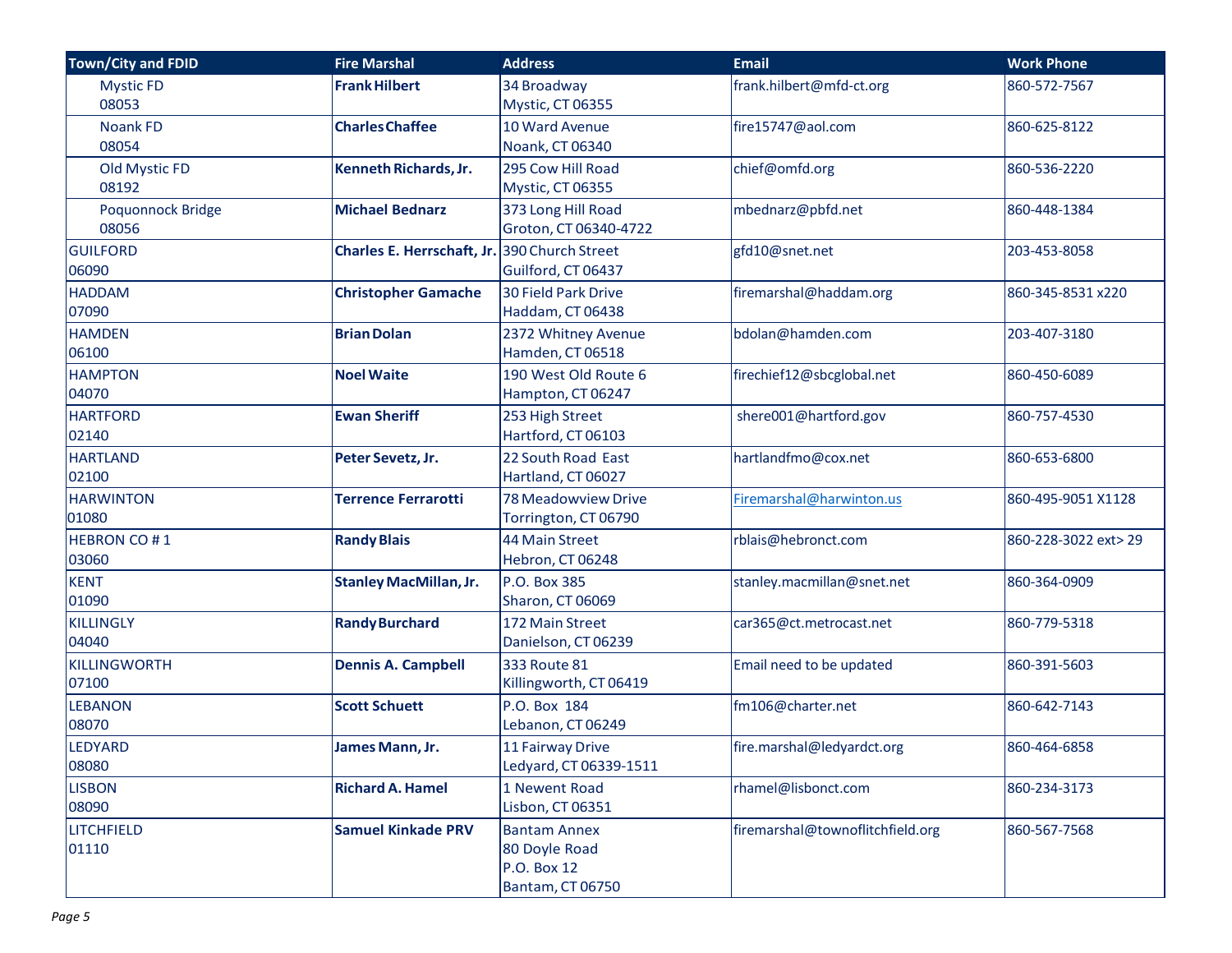| <b>Town/City and FDID</b>                                    | <b>Fire Marshal</b>       | <b>Address</b>                                                                   | <b>Email</b>                     | <b>Work Phone</b>                |
|--------------------------------------------------------------|---------------------------|----------------------------------------------------------------------------------|----------------------------------|----------------------------------|
| <b>Bantam FD</b><br>01112                                    | <b>Samuel Kinkade PRV</b> | <b>Bantam Annex</b><br>80 Doyle Road<br>P.O. Box 12<br>Bantam, CT 06750          | firemarshal@townoflitchfield.org | 860-567-7568                     |
| <b>LYME</b><br>08100                                         | <b>David Roberge</b>      | 480 Hamburg Road<br>Lyme, CT 06371                                               | firemarshal@oldlyme-ct.gov       | 860-434-7733                     |
| <b>MADISON</b><br>06110                                      | Samuel DeBurra, Jr.       | 8 Campus Drive<br>Madison, CT 06443                                              | deburrase@madisonct.org          | 203-245-5617                     |
| <b>MANCHESTER/8th District</b><br>02160                      | <b>Kenneth Roback</b>     | 8th Utilities District<br>18 Main St.<br>Manchester, CT 06042                    | kroback@mfd8th.org               | 860-643-6209                     |
| <b>Manchester FD</b><br>02161                                | <b>David Mauldin</b>      | 75 Center Street<br>Manchester, CT 06040                                         | Mauldind@manchesterct.gov        | 860-647-3267                     |
| MANSFIELD<br>03070                                           | <b>Adam Libros</b>        | <b>Audrey P. Beck Building</b><br>4 South Eagleville Road<br>Mansfield, CT 06268 | firemarshal@mansfieldct.org      | 860-429-3328                     |
| <b>MARLBOROUGH</b><br>02170                                  | <b>Joseph Asklar</b>      | 26 North Main Street<br>P.O. Box 29<br>Marlborough, CT 06447                     | fire@marlboroughct.net           | 860-295-9124                     |
| MASHANTUCKET PEQUOT TRIBAL                                   | Floyd L. Chaney JR.       | 101 Pequot Trail P.O.BOX 3226<br>Mashuntucket, CT 0338                           | fchaney@mptn-nsn.gov             | 860-396-6658(0)<br>860-237-7093C |
| <b>MERIDEN</b><br>06120                                      | <b>John Yacovino</b>      | 142 East Main Street, Room 14<br>Meriden, CT 06450                               | jyacovino@meridenct.gov          | 203-630-4010                     |
| MIDDLEBURY 06130                                             | John Proulx, Jr.          | 1212 Whittemore Road<br>Middlebury, CT 06762                                     | jjproulx@snet.net                | 203-577-6740                     |
| MIDDLEFIELD<br>07110                                         | <b>Peter Tyc</b>          | 104 Cedar Street<br>Rockfall, CT 06481                                           | pdtyc@aol.com                    | 860-349-3139                     |
| MIDDLETOWN<br>07120                                          | <b>Gary Gessaro</b>       | 533 Main Street<br>Middletown, CT 06457                                          | Gary.Gessaro@middletownct.gov    | 860-343-6059                     |
| Middletown/South Fire District<br>07121                      | <b>James Mastroianni</b>  | 445 Randolph Road<br>Middletown, CT 06457                                        | deputy@southfiredistrict.com     | 860-347-6661 Ext. 102            |
| Middletown/Westfield Fire District Art Higgins, Jr.<br>07122 |                           | 653 East Street<br>Middletown, CT 06457                                          | ahiggins@westfieldfd.com         | 860-632-2690                     |
| <b>MILFORD</b><br>06140                                      | <b>Anthony Fabrizi</b>    | 72 New Haven Avenue<br>Milford, CT 06460                                         | afabrizi@ci.milford.ct.us        | 203-874-6321                     |
| <b>MONROE</b><br>05100                                       | <b>William Davin</b>      | 7 Fan Hill Road<br>Monroe, CT 06468                                              | wdavin@monroect.org              | 203-452-2807                     |
| <b>MONTVILLE</b><br>08110                                    | <b>Paul Barnes</b>        | 310 Norwich-New London Tpke.<br>Uncasville, CT 06382                             | pbarnes@montiville-ct.gov        | 860-848-6781                     |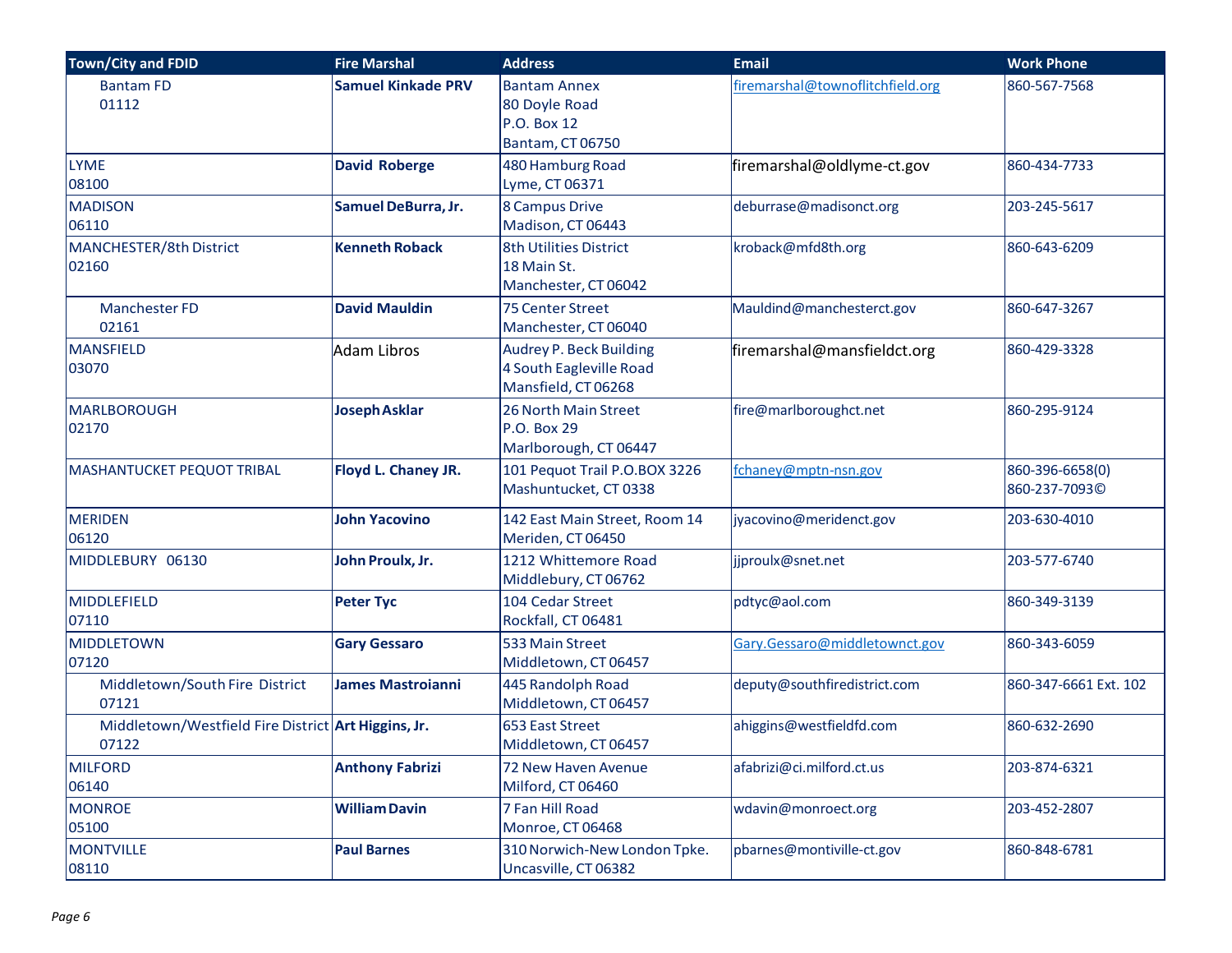| Town/City and FDID      | <b>Fire Marshal</b>          | <b>Address</b>               | <b>Email</b>                          | <b>Work Phone</b>     |
|-------------------------|------------------------------|------------------------------|---------------------------------------|-----------------------|
| <b>MORRIS</b>           | <b>David Hardt</b>           | 3 East Street                | drc0614@aol.com                       | 203-509-1780          |
| 01120                   |                              | Morris, Ct 06763             |                                       |                       |
| <b>NAUGATUCK</b>        | <b>James Giles</b>           | 41 Maple Street              | jgies@naugatuck-ct.gov                | 203-720-7080          |
| 06150                   |                              | Naugatuck, CT 06770          |                                       |                       |
| <b>NEW BRITAIN</b>      | <b>Donald King</b>           | 27 West Main Street, Rm. 309 | donald.king@newbritainct.gov          | 860-826-4311          |
| 02180                   |                              | New Britain, CT 06051        |                                       |                       |
| <b>NEW CANAAN</b>       | <b>Paul New Canaan</b>       | 77 Main Street               | Paul.payne@newcanaanct.gov            | 203-594-3030          |
| 05110                   |                              | New Canaan, CT 06840         |                                       |                       |
| <b>NEW FAIRFIELD</b>    | <b>Derrek Guertin</b>        | 4 Brush Hill Road            | nfmarshal@newfairfield.org            | 203-312-5731          |
| 05120                   |                              | New Fairfield, CT 06812      |                                       |                       |
| <b>NEW HARTFORD</b>     | <b>Robert Diorio</b>         | <b>Town Hall</b>             | Robertsevfd10@yahoo.com               | 860-601-8940          |
| 01130                   |                              | 530 Main Street              |                                       |                       |
|                         |                              | P.O. Box 316                 |                                       |                       |
|                         |                              | New Hartford, CT 06057       |                                       |                       |
| <b>NEW HAVEN</b>        | <b>PRV Jennifer Forslund</b> | 952 Grand Avenue             | jforslund@newhavenct.gov              | 203-946-6233          |
| 06160                   |                              | New Haven, CT 06511          |                                       |                       |
| <b>NEW LONDON</b>       | <b>Vernon Skau</b>           | P.O. Box 1009                | vskau@ci.new-london.ct.us             | 860-447-5294          |
| 08120                   |                              | New London, CT 06320         |                                       |                       |
| <b>NEW MILFORD</b>      | <b>Kevin Reynolds</b>        | <b>Town Hall</b>             | Kreynolds@newmilford.org              | 860-355-6099          |
| 01140                   |                              | 10 Main Street               |                                       |                       |
|                         |                              | New Milford, CT 06776        |                                       |                       |
| <b>NEWINGTON</b>        | <b>DJ Zordan</b>             | 1485 Main Street             |                                       | 860-667-5910          |
| 02190                   |                              | Newington, CT 06111          |                                       |                       |
| <b>NEWTOWN</b>          | <b>Richard Frampton PRV</b>  | <b>3 Primrose Street</b>     | richard.frampton@newtown-ct.gov       | 203-270-4370          |
| 05130                   |                              | Newtown, CT 06470            |                                       |                       |
| <b>NORFOLK</b>          | <b>Daryl Byrne</b>           | 19 Maple Avenue              | dfmbyrne@comcast.net                  | 860-542-6072          |
| 01150                   |                              | P.O. Box 592                 |                                       |                       |
|                         |                              | Norfolk, CT 06058            |                                       |                       |
| <b>NORTH BRANFORD</b>   | Bert Bunnell, Jr.            | 909 Foxon Road               | firemarshal@townofnorthbranfordct.com | 203-484-6016          |
| 06170                   |                              | North Branford, CT 06471     |                                       |                       |
| <b>NORTH CANAAN</b>     | <b>Robin Denny</b>           | 100 Pease Street             | firemarshal@northcanaan.org           | 860-824-3132 Ext. 193 |
| 01160                   |                              | North Canaan, CT 06018       |                                       |                       |
| <b>NORTH HAVEN</b>      | Paul M. Januszewski          | 11 Broadway                  | firechief@town.north-haven.ct.us      | 203-239-5434          |
| 06180                   |                              | North Haven, CT 06473        |                                       |                       |
| <b>NORTH STONINGTON</b> | <b>GeorgeBrennan</b>         | <b>40 Main Street</b>        | irish100@snet.net                     | 860-599-3829          |
| 08140                   |                              | North Stonington, CT 06359   |                                       |                       |
| <b>NORWALK</b>          | <b>Broderick I. Sawyer</b>   | 121 Connecticut Avenue       | bsawyer@norwalkct.org                 | 203-854-0248          |
| 05140                   |                              | South Norwalk, CT 06854      |                                       |                       |
| Rowayton                | <b>Edwin Carlson</b>         | P.O. Box 151                 | ecarlson@rowayton6td.com              | 203-854-6666 Ext.2    |
| 05141                   |                              | Rowayton, CT 06853           |                                       |                       |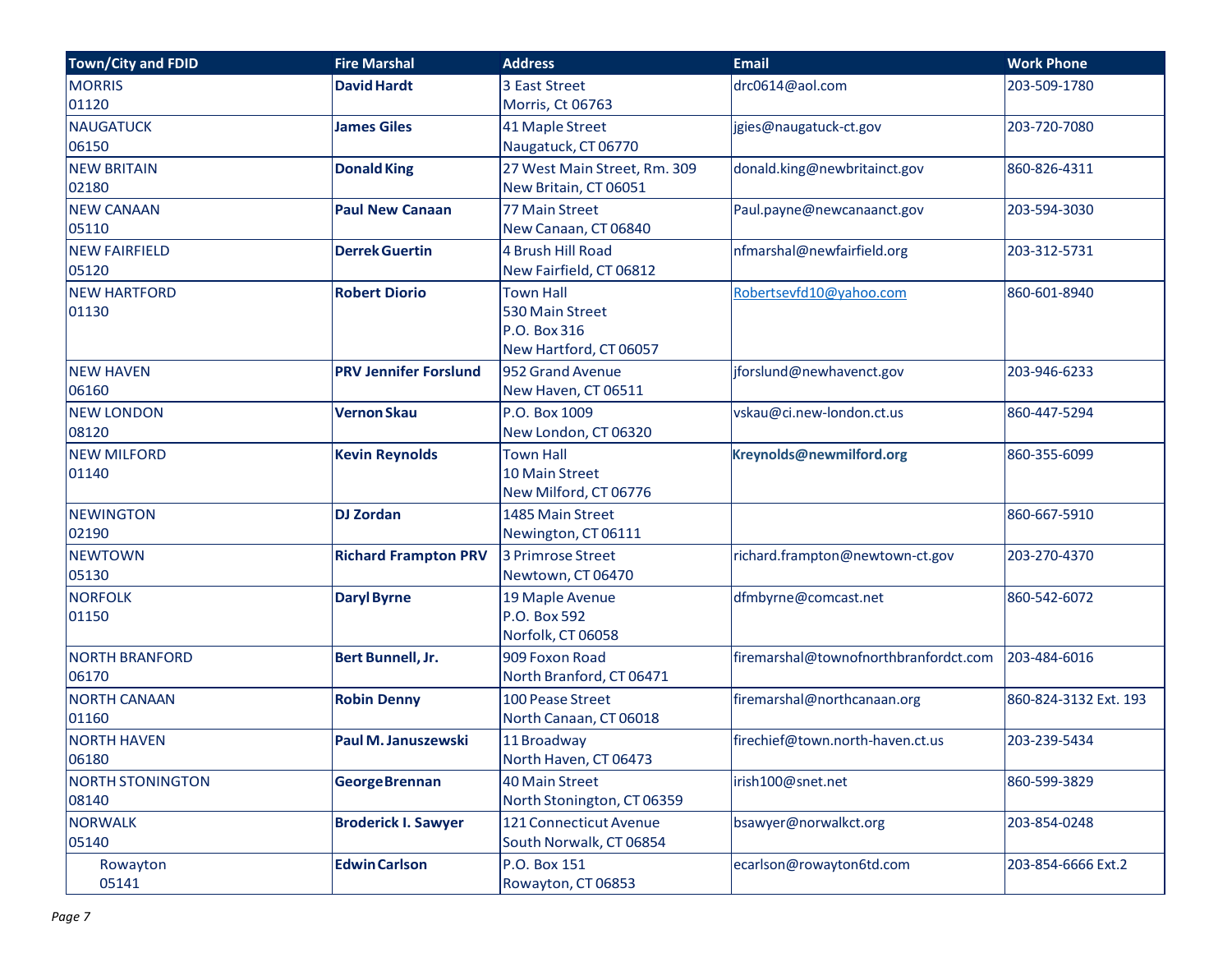| <b>Town/City and FDID</b>    | <b>Fire Marshal</b>          | <b>Address</b>                                        | <b>Email</b>                                                   | <b>Work Phone</b>    |
|------------------------------|------------------------------|-------------------------------------------------------|----------------------------------------------------------------|----------------------|
| <b>NORWICH</b><br>08150      | <b>PRV Mark Gilot</b>        | 10 North Thames Street<br>Norwich, CT 06360           | norwichfire@cityofnorwich.org                                  | 860-892-6080         |
| <b>OLD LYME</b><br>08160     | <b>David Roberge PRV</b>     | 52 Lyme Street<br>Old Lyme, CT 06371                  | firemarshal@oldlyme-ct.gov                                     | 860-434-1605 Ext 231 |
| <b>OLD SAYBROOK</b><br>07130 | Peter R. Terenzi III         | 302 Main Street<br>Old Saybrook, CT 06475             | Pete.terenzi@oldsaybrookct.gov                                 | 860-395-3133         |
| <b>ORANGE</b><br>06190       | <b>James Vincent</b>         | 355 Boston Post Road<br>Orange, CT 06477              | jvincent@orange-ct.gov                                         | 203-891-4711         |
| <b>OXFORD</b><br>06200       | <b>Scott Pelletier</b>       | 486 Oxford Road<br>Oxford, CT 06478                   | chiefsjp@sbcglobal.net                                         | 203-881-5230         |
| PLAINFIELD<br>04080          | <b>Paul Yellen</b>           | <b>8 Community Avenue</b><br>Plainfield, CT 06374     | pyellen@plainfieldct.org                                       | 860-230-3013         |
| PLAINVILLE<br>02200          | <b>Ronald Dievert</b>        | <b>One Central Square</b><br>Plainville, CT 06062     | firemarshal@plainville-ct.gov                                  | 860-793-0221 Ext 218 |
| PLYMOUTH<br>01190            | <b>Raymond Kovaleski</b>     | 80 Main Street<br>Terryville, CT 06786                | rtkovaleski@sbcglobal.net                                      | 860-585-4012         |
| <b>POMFRET</b><br>04090      | <b>Normand Perron</b>        | 5 Haven Road<br>Pomfret Center, CT 06259              | firemarshal@pomfretct.gov                                      | 860-377-6928         |
| <b>PORTLAND</b><br>07140     | <b>Raymond S. Sajdak</b>     | P.O. Box 71<br>Portland, CT 06480                     | rsajdak@portlandct.org                                         | 860-262-7223         |
| <b>PRESTON</b><br>08171      | <b>Michael Guiher</b>        | <b>389 Route 2</b><br>Preston, CT 06365               | firechief@preston-ct.org                                       | 860-887-5151         |
| <b>PROSPECT</b><br>06210     | <b>Antonio Muniz</b>         | 36 Center Street<br>Prospect, CT 06712                |                                                                | 203-758-3370         |
| <b>PUTNAM</b><br>04100       | <b>Norm Perron</b>           | 126 Church Street<br>Putnam, CT 06260                 | Normand.perron@putnamct.us<br>nperron@bertinengineering-ne.com | 860-377-6928         |
| <b>REDDING</b><br>05080      | <b>Joseph Paola</b>          | <b>6 Portland Avenue</b><br>Georgetown, CT 06829-0544 | fmjoe@georgetownfiredist.org                                   | 203-544-8933         |
| Redding Fire Co. #1<br>05081 | <b>Vacant</b>                | P.O. Box 185<br>Redding Ridge, CT 06876-0185          | firemarshal@trfd.com                                           | 203-938-2520         |
| Redding Fire Co. #2<br>05082 | <b>Michael Grasso</b>        | P.O. Box 9<br>West Redding, CT 06896                  | fm.grasso@westreddingfiredepartment.org                        | 203-994-2074         |
| <b>RIDGEFIELD</b><br>05150   | <b>Guy Miglinas</b>          | 6 Catoonah Street<br>Ridgefield, CT 06877             |                                                                | 203-431-2729         |
| <b>ROCKY HILL</b><br>02210   | <b>Richard Renstrom, Jr.</b> | 3050 Main Street<br>Rocky Hill, CT 06067              | rrenstrom@rockyhillct.gov                                      | 860-258-7604         |
| <b>ROXBURY</b><br>01170      | <b>Janet Morgan</b>          | 29 North Street<br>P.O. Box 203<br>Roxbury, CT 06783  | jmorgan@woodburyct.com                                         | 203-206-6598         |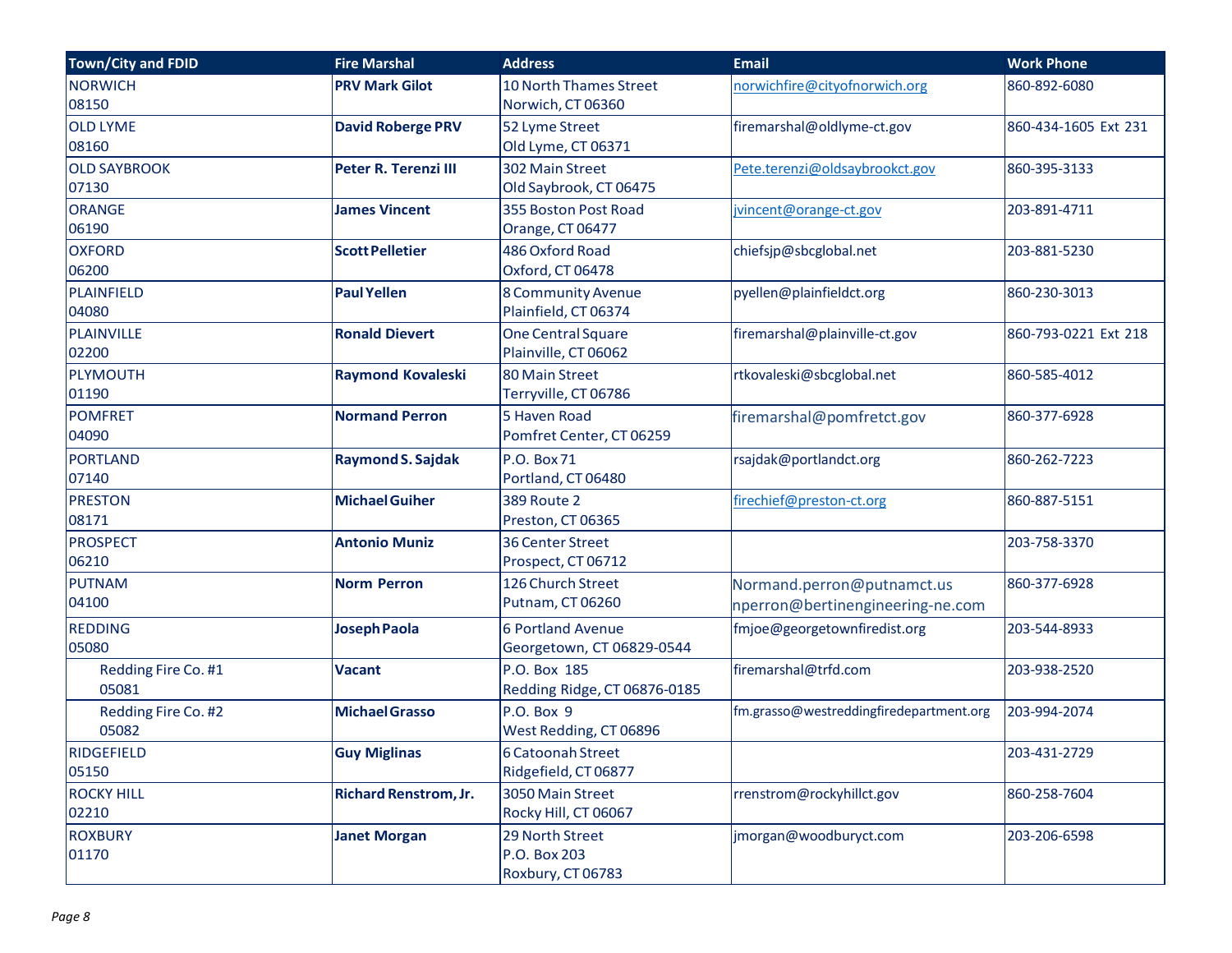| <b>Town/City and FDID</b>           | <b>Fire Marshal</b>            | <b>Address</b>                                                   | <b>Email</b>                    | <b>Work Phone</b>                        |
|-------------------------------------|--------------------------------|------------------------------------------------------------------|---------------------------------|------------------------------------------|
| <b>SALEM</b><br>08180               | Donald Bourdeau, Jr.           | Route 354, 270 Hartford Road<br>Salem, CT 06420                  | don.bourdeau@salemct.gov        | 860-859-3873                             |
| <b>SALISBURY</b><br>01100           | <b>Robin Denny</b>             | <b>Town Hall</b><br>P.O. Box 548<br>Salisbury, CT 06068          | rdenny@salisburyct.us           | 860-671-0277 Cell<br>860-435-5196 Office |
| <b>SCOTLAND</b><br>04110            | Dana Barrow, Jr.               | 90 Huntington Road<br>Scotland, CT 06264                         | dana.barrow@uconn.edu           | 860-423-8712                             |
| <b>SEYMOUR</b><br>06060             | <b>Tim Willis</b>              | 1 First Street<br>Seymour, CT 06483                              | twillis@seymourct.org           | 203-881-5010                             |
| <b>SHARON</b><br>01180              | <b>Stanley MacMillan, Jr.</b>  | P.O. Box 385<br><b>Sharon, CT 06069</b>                          | stanley.macmillan@snet.net      | 860-364-0909                             |
| <b>SHELTON</b><br>05160             | <b>James Tortora</b>           | 54 Hill Street-First Floor<br>Shelton, CT 06484                  | j.tortora@cityofshelton.org     | 203-924-1555 Ext. 1340                   |
| <b>SHERMAN</b><br>05170             | <b>Interim Dave A. Lathrop</b> | Mallory Town Hall<br>P.O. Box 39<br>Sherman, CT06784             | shermanfiremarshal@gmail.com    | 860-350-4063                             |
| <b>SIMSBURY</b><br>02220            | <b>Patrick Tourville</b>       | 871 Hopmeadow Street<br>Simsbury, CT 06070                       | Ptourville@simsburyfd.org       | 860-658-1973                             |
| <b>SOMERS</b><br>03080              | <b>John Roache</b>             | 400 Main Street<br>Somers, CT 06071                              | chief46@somersfire.org          | 860-749-7626                             |
| <b>SOUTH WINDSOR</b><br>02240       | <b>Walter Summers</b>          | Fire House No. 3<br>232 West Road<br>South Windsor, CT 06074     | walter.summers@southwindsor.org | 860-282-0669 Ext 1                       |
| <b>SOUTHBURY</b><br>06220           | <b>Dan Tomascak</b>            | 501 Main Street South<br>Southbury, CT 06488                     | firemarshal@southbury-ct.gov    | 203-262-0620                             |
| <b>SOUTHINGTON</b><br>02230         | <b>Dan Tomascak</b>            | 310 North Main Street<br>P.O. Box 289<br>Southington, CT 06489   | firemarshal@southbury-ct.gov    | 860-621-3202 X8121                       |
| <b>SPRAGUE</b><br>08010             | <b>John Cingranelli</b>        | P.O. Box 162<br>1 Main Street<br>Baltic, CT 06330                | jcingranelli@lisbonct.com       | 860-822-3000 Ext 220                     |
| STAFFORD (StaffordvilleFD)<br>03090 | <b>Mark Morrison</b>           | 1 Main Street<br>Stafford, CT 06076                              | firemarshal@staffordct.org      | 860-490-4434                             |
| <b>West Stafford</b><br>03092       | <b>Thomas Finch</b>            | 1 Main Street<br>Stafford Springs, CT 06076                      | firemarshal@staffordct.org      | 860-684-3695                             |
| <b>STAMFORD CITY OF</b><br>05180    | <b>Walter F. Seely</b>         | 888 Washington Blvd, 7 <sup>th</sup> Floor<br>Stamford, CT 06904 | wseely@stamfordct.gov           | 203-977-4651                             |
| Long Ridge VOL FD<br>05183          | Antonio Olive, Jr.             | 366 Old Long Ridge Road<br>Stamford, CT 06903                    | Irfc710@gmail.com               | 203-223-2914                             |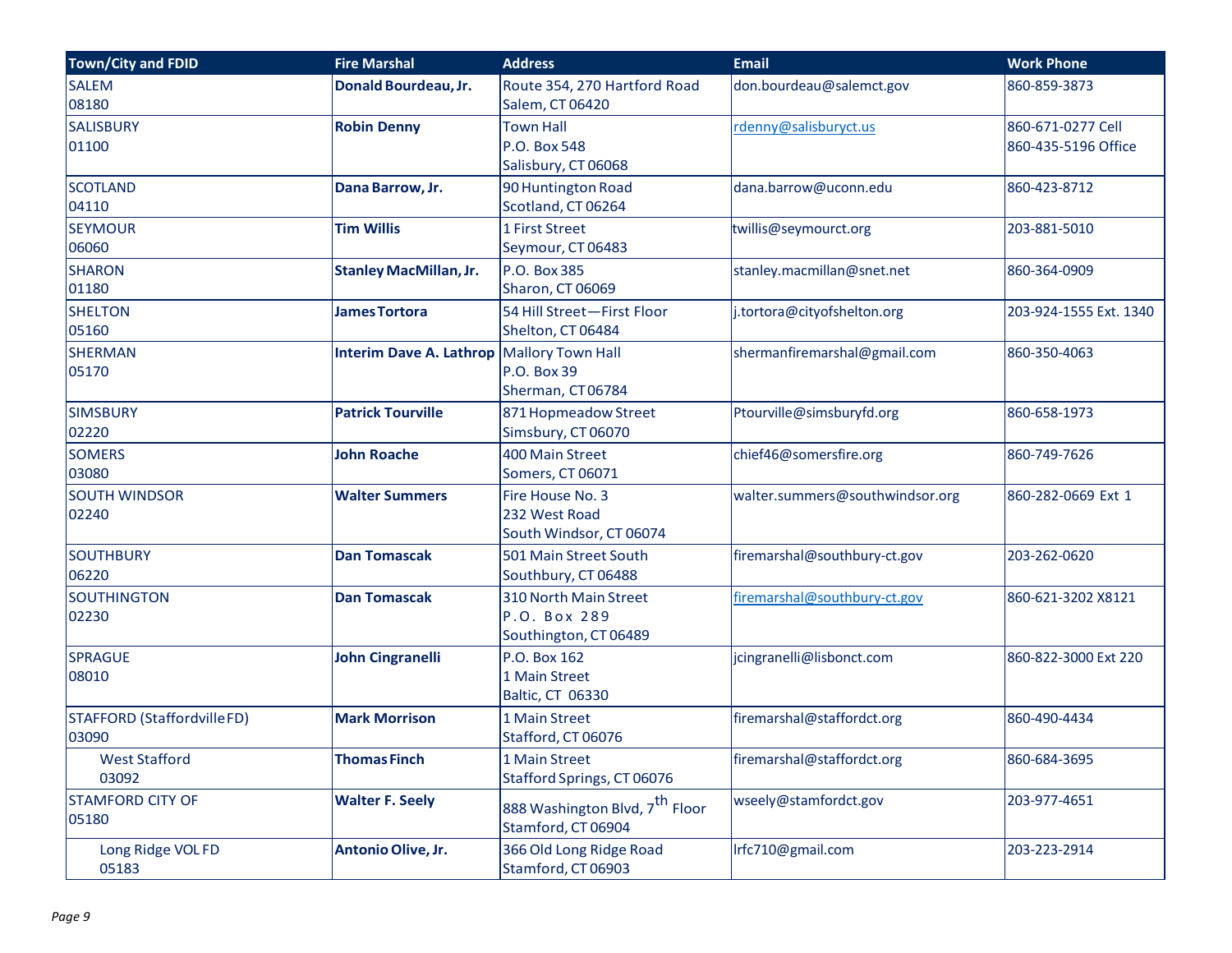| Town/City and FDID           | <b>Fire Marshal</b>        | <b>Address</b>                                       | <b>Email</b>                     | <b>Work Phone</b>                   |
|------------------------------|----------------------------|------------------------------------------------------|----------------------------------|-------------------------------------|
| <b>STERLING</b><br>04120     | <b>James Sweet</b>         | 111 Connecticut Mills Avenue<br>Sterling, CT 06377   | jsweet@moheganmail.com           | 860-564-2074                        |
| <b>STONINGTON</b><br>08190   | <b>Jeffrey Hoadley</b>     | <b>40 Main Street</b><br>North Stonington, CT 06359  | borofiremarshal@comcast.net      | 860-535-3315                        |
| <b>Mystic FD</b><br>08053    | <b>Anthony Manfredi</b>    | 34 Broadway<br>Mystic, CT 06355                      | anthony.manfredi@mfd-ct.org      | 860-448-1562                        |
| Old Mystic FD<br>08192       | Kenneth Richards, Jr.      | 295 Cow Hill Road<br>Mystic, CT 06355                | chief@omfd.org                   | 860-536-2220                        |
| Pawacatuk FD<br>08193        | <b>Kevin Burns</b>         | 33 Liberty Street<br>Pawcatuck, CT 06379             | kburns@pawfd.com                 | 860-599-4251                        |
| <b>Quiambaug FD</b><br>08194 | <b>George Brennan</b>      | <b>40 Main Street</b><br>North Stonington, CT 06359  | irish100@snet.net                | 860-599-3829                        |
| Wequetequock FD<br>08195     | <b>Kevin Burns</b>         | 6 Farmholme Road<br>Pawcatuck, CT06379               | kburns@pawfd.com                 | 860-559-4251                        |
| <b>STRATFORD</b><br>05190    | <b>Robert Daniel</b>       | 2750 Main Street<br>Stratford, CT 06615              | rdanielt@townofstratford.com     | 203-385-4073                        |
| <b>SUFFIELD</b><br>02250     | <b>Zachary Louis</b>       | 73 Mountain Road<br>Suffield, CT 06078               | PLEASE UPDATE EMAIL              | 860-668-3888                        |
| <b>THOMASTON</b><br>01200    | <b>Norton, Robert SR</b>   | 245 South Main Street<br>Thomaston, CT 06787         | ThomastonFireMarshal@gmail.com   | 860-283-4344                        |
| <b>THOMPSON</b><br>04130     | <b>James Seney Jr.</b>     | P.O. Box 899<br>North Grosvenordale, CT 06255        | firemarshal@thompsonct.org       | 860-923-9002<br>860-377-9231©       |
| <b>TOLLAND</b><br>03100      | <b>Robert DaBica</b>       | 21 Tolland Green<br>Tolland, CT 06084                | rdabica@tolland.org              | 860-871-3675                        |
| <b>TORRINGTON</b><br>01210   | <b>Edward Bascetta</b>     | 111 Water Street<br>Torrington, CT 06790             | edward_bascetta@torringtonct.org | 860-489-2534                        |
| <b>TRUMBULL</b><br>05200     | <b>Megan Murphy</b>        | 5866 Main Street - Lower Level<br>Trumbull, CT 06790 | mmurphy@trumbull-ct.gov          | 203-452-5080                        |
| <b>UCONN</b><br>02121        | <b>Steve Garvin</b>        | 47 Weaver Road, U-5052<br><b>Storrs, CT 06269</b>    | steven.garvin@uconn.edu          | 860-486-4878                        |
| <b>UNION</b><br>03110        | <b>Charles Sweetland</b>   | 8 Skopek Road<br>Stafford Springs, CT 06076          | fmcms@hotmail.com                | 860-429-6222                        |
| <b>VERNON</b><br>03120       | <b>Daniel Wasilewski</b>   | 55 West Main Street<br><b>Vernon, CT 06066</b>       | dwasilewski@vernon-ct.gov        | 860-870-3652<br>860-707-4689 Cell # |
| <b>VOLUNTOWN</b><br>08200    | <b>Jody Grenier</b>        | P.O. Box 10<br>Voluntown, CT 06384                   | Vfd53@comcast.net                | 860-376-0475                        |
| <b>WALLINGFORD</b><br>06230  | <b>Michael Gudelski</b>    | <b>75 Masonic Avenue</b><br>Wallingford, CT06492     | mgudelski@wallingfordfd.com      | 203-294-2766                        |
| <b>WARREN</b><br>01220       | <b>Stan MacMillan, Jr.</b> | P.O. Box 385<br>Sharon, CT 06069                     | stanley.macmillan@snet.net       | 860-364-0909                        |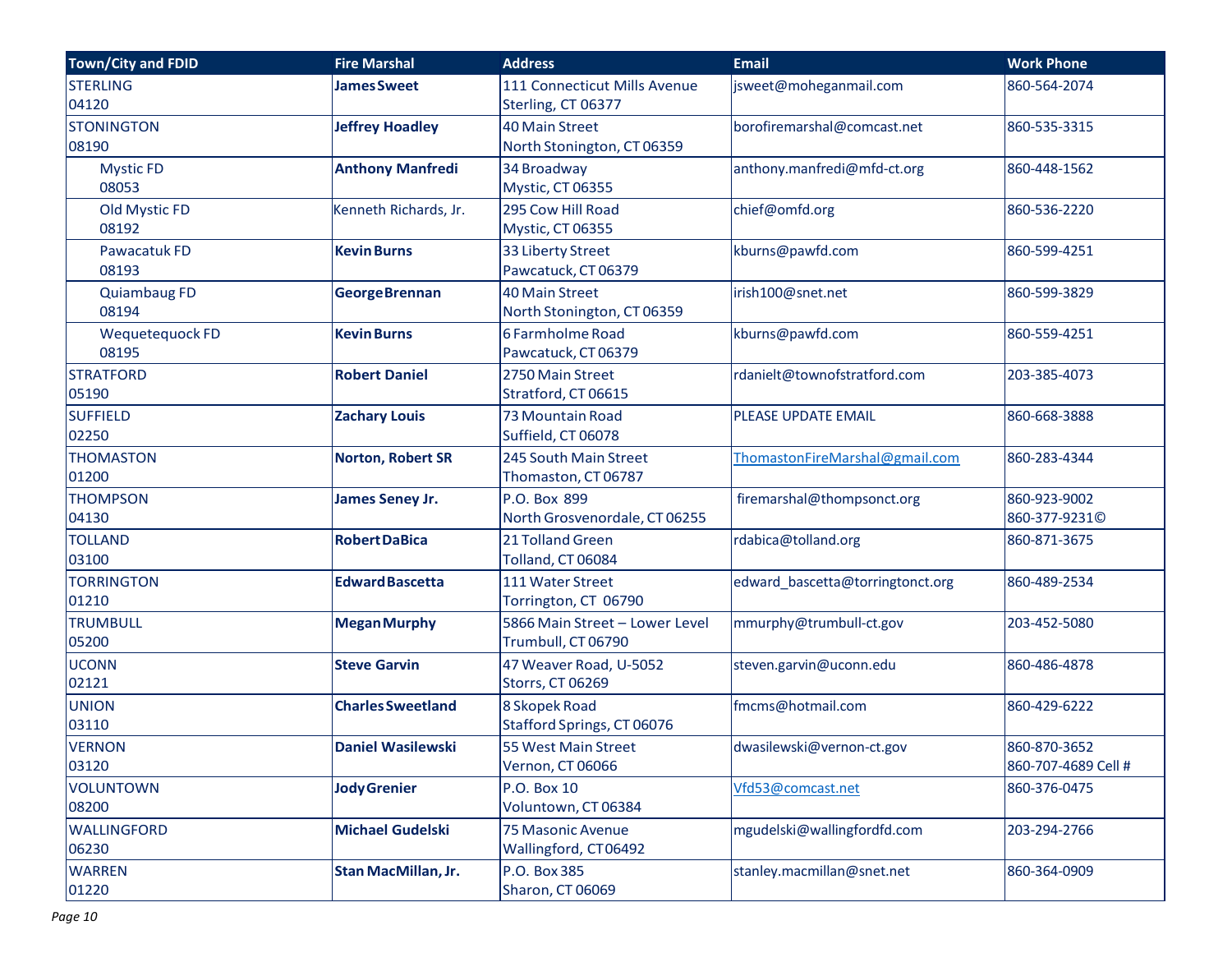| <b>Town/City and FDID</b>                    | <b>Fire Marshal</b>          | <b>Address</b>                 | <b>Email</b>                    | <b>Work Phone</b>    |
|----------------------------------------------|------------------------------|--------------------------------|---------------------------------|----------------------|
| <b>WASHINGTON</b>                            | <b>Thomas Osborne</b>        | P.O. Box 383                   | tosborne@washingtonct.org       | 860-868-7403/Ext 110 |
| 01230                                        |                              | Washington CT 06794            |                                 |                      |
| <b>WATERBURY</b>                             | <b>Thomas Fitzgerald</b>     | 185 South Main Street          | tfitzgerald@waterburyct.org     | 203-597-3452         |
| 06240                                        |                              | Waterbury, CT 06702            |                                 |                      |
| <b>WATERFORD</b>                             | <b>Peter Schlink</b>         | 204 Boston Post Road           | pschlink@waterfordct.org        | 860-442-0553         |
| 08210                                        |                              | Waterford, CT 06385            |                                 |                      |
| <b>WATERTOWN</b>                             | <b>Kimberly A. Calabrese</b> | 935 Main Street                | calabrese@watertownct.gov       | 860-945-5220         |
| 01240                                        |                              | Watertown, CT 06795            |                                 |                      |
| <b>WEST HARTFORD</b>                         | <b>Michael Sinsigalli</b>    | 95 Raymond Road                | msinsigalli@westhartfordct.gov  | 860-561-8320         |
| 02260                                        |                              | West Hartford, CT 06107-2538   |                                 |                      |
| <b>WEST HAVEN/1st Fire Taxation District</b> | <b>Vincent Landisio</b>      | 365 Elm Street                 | vlandisio@westshorefd.com       | 203-933-8420 ext. 3  |
| 06250                                        |                              | West Haven, CT 06516           |                                 | 203-780-1251 ©       |
| <b>Allingtown FD</b>                         | <b>Michael Tenrezio</b>      | P.O. Box 26095                 | <b>EMAIL NEEDED</b>             | 203-933-2541         |
| 06251                                        |                              | West Haven, CT 06516           |                                 |                      |
| <b>West Shore FD</b>                         | <b>Vincent Landisio</b>      | 860 Ocean Avenue               |                                 | 203-933-8420         |
| 06252                                        |                              | West Haven, CT 06516           |                                 |                      |
| <b>WESTBROOK</b>                             | <b>John Flaherty</b>         | 866 Boston Post Road           | captjohnsgreyhound@hotmail.com  | 860-876-3672         |
| 07150                                        |                              | Westbrook, CT 06498            |                                 |                      |
| <b>WESTON</b>                                | <b>John Pokorny</b>          | P.O. Box 1007                  | jpokorny@optonline.net          | 203-222-2647         |
| 05210                                        |                              | Weston, CT 06883               |                                 |                      |
| <b>WESTPORT</b>                              | <b>Nathaniel Gibbson</b>     | 515 Post Road East             | ngibbons@westportct.gov         | 203-341-5020         |
| 05220                                        |                              | Westport, CT 06880             |                                 |                      |
| <b>WETHERSFIELD</b>                          | <b>Anthony Dignoti</b>       | 505 Silas Deane Highway        | marshal@wethersfieldct.com      | 860-721-2806         |
| 02270                                        |                              | Wethersfield, CT 06109         |                                 |                      |
| <b>WILLINGTON</b>                            | <b>Richard Palmer</b>        | 58 Luchon Road                 | rpalmer12@snet.net              | 860-429-7757         |
| 03130                                        |                              | Willington, CT 06279           |                                 |                      |
| <b>WILTON</b>                                | <b>Rocco Grosso</b>          | 236 Danbury Road               | rocco.grosso@wiltonct.org       | 203-834-6249         |
| 05230                                        |                              | Wilton, CT 06897               |                                 |                      |
| <b>WINCHESTER (Winsted)</b>                  | <b>Steven Williams</b>       | 338 Main Street                | swilliams@townofwinchester.org  | 860-379-8771         |
| 01250                                        |                              | Winsted, CT 06098              |                                 |                      |
| <b>WINDHAM</b>                               | <b>Michael Licata</b>        | 979 Main Street                | mlicata@windhamct.com           | 860-465-3044         |
| 04140                                        |                              | Willimantic, CT 06226          |                                 |                      |
| North Windham                                | <b>Michael Licata</b>        | 979 Main Street                | mlicata@windhamct.com           | 860-465-3044         |
| 04141                                        |                              | Willimantic, CT 06226          |                                 |                      |
| <b>WINDSOR</b>                               | <b>Robert Bolasevich</b>     | 275 Broad Street               | bbolasevich@townofwindsorct.com | 860-285-1970         |
| 02280                                        |                              | Windsor, CT 06095              |                                 |                      |
| <b>WINDSOR LOCKS</b>                         | <b>Michael Sinsigalli</b>    | 2 Volunteer Drive              | msinsigalli@wlocks.com          | 860-627-1467         |
| 02290                                        |                              | Windsor Locks, CT 06096        |                                 |                      |
| <b>Bradley International Airport</b>         | <b>Thomas Durkin, Jr.</b>    | <b>Bradley Fire Department</b> | tdurkin@bradleyairport.com      | 860-627-3360         |
| 02291                                        |                              | Windsor Locks, CT 06096        |                                 |                      |